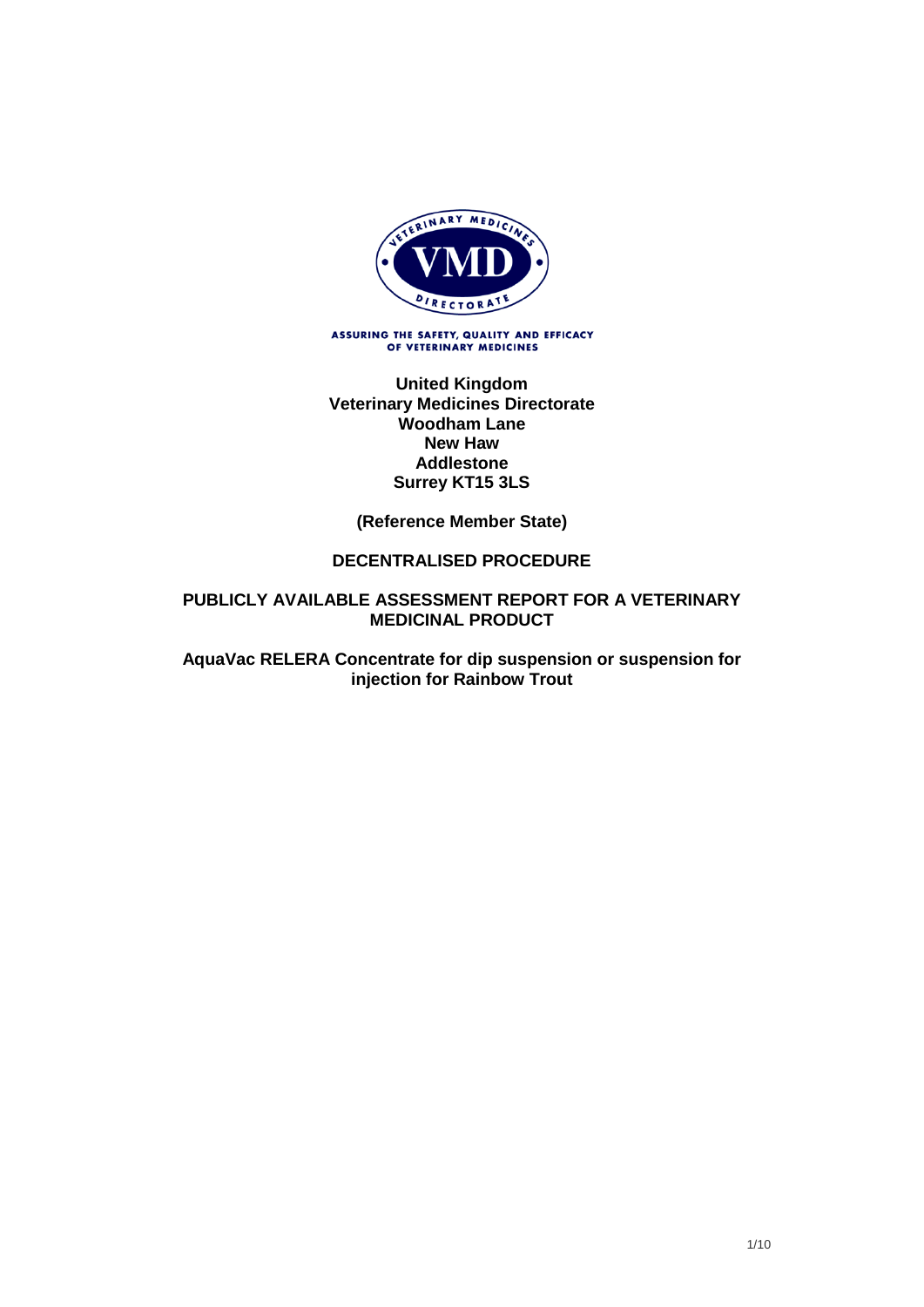# **PRODUCT SUMMARY**

| <b>EU Procedure number</b>                | UK/V/0301/001/DC                                                                                                                                                                                                                         |
|-------------------------------------------|------------------------------------------------------------------------------------------------------------------------------------------------------------------------------------------------------------------------------------------|
| Name, strength and<br>pharmaceutical form | Aquavac Relera. $5 \times 10^9$ cfu/ml (pre-<br>inactivation) fixed target antigen input. RPS* for<br>both bacterial species >75%. Concentrate for<br>dip suspension or suspension for injection.<br>Suspension in brown aqueous liquid. |
| Applicant                                 | Schering-Plough Animal Health                                                                                                                                                                                                            |
|                                           | <b>Breakspear Road South</b>                                                                                                                                                                                                             |
|                                           | Harefield                                                                                                                                                                                                                                |
|                                           | Middlesex UB9 6LS                                                                                                                                                                                                                        |
|                                           |                                                                                                                                                                                                                                          |
| Active substance(s)                       | Inactivated cells of Yersinia ruckeri (Hagerman<br>type 1 strain). Inactivated cells of Yersinia<br>ruckeri (EX5 biotype strain).                                                                                                        |
| <b>ATC Vetcode</b>                        | QI10BB03                                                                                                                                                                                                                                 |
| Target species                            | Rainbow trout                                                                                                                                                                                                                            |
| Indication for use                        | Active immunisation against Enteric Redmouth<br>disease (ERM) to reduce mortality caused by<br>Hagerman type 1 and EX5 biotype strains of<br>Yersinia ruckeri.                                                                           |

\* relative percentage of survival in rainbow trout.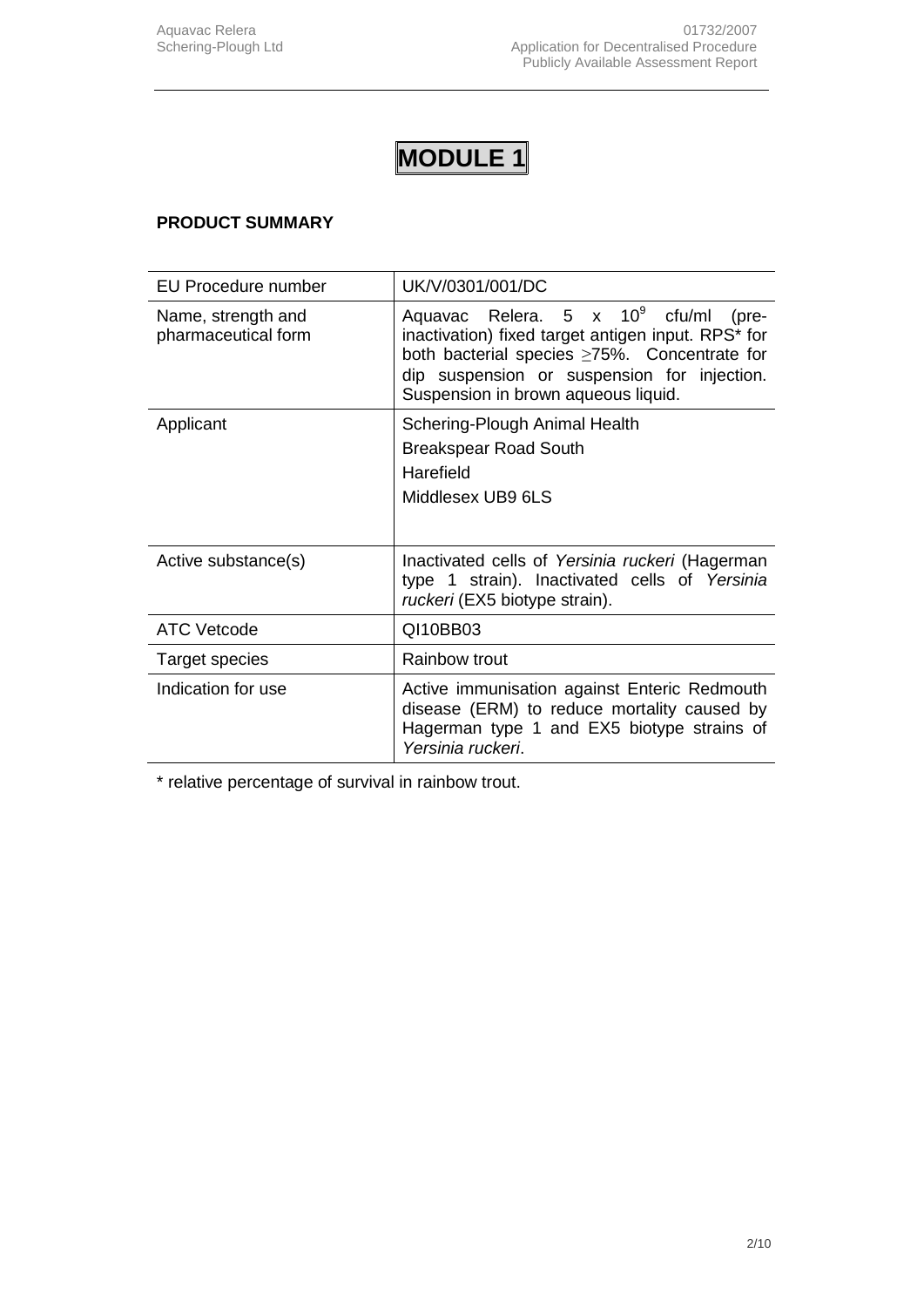The Summary of Product Characteristics (SPC) for this product is available on the Heads of Medicines Agencies (veterinary) (HMA(v)) website [\(www.hma.eu\)](http://www.hma.eu/).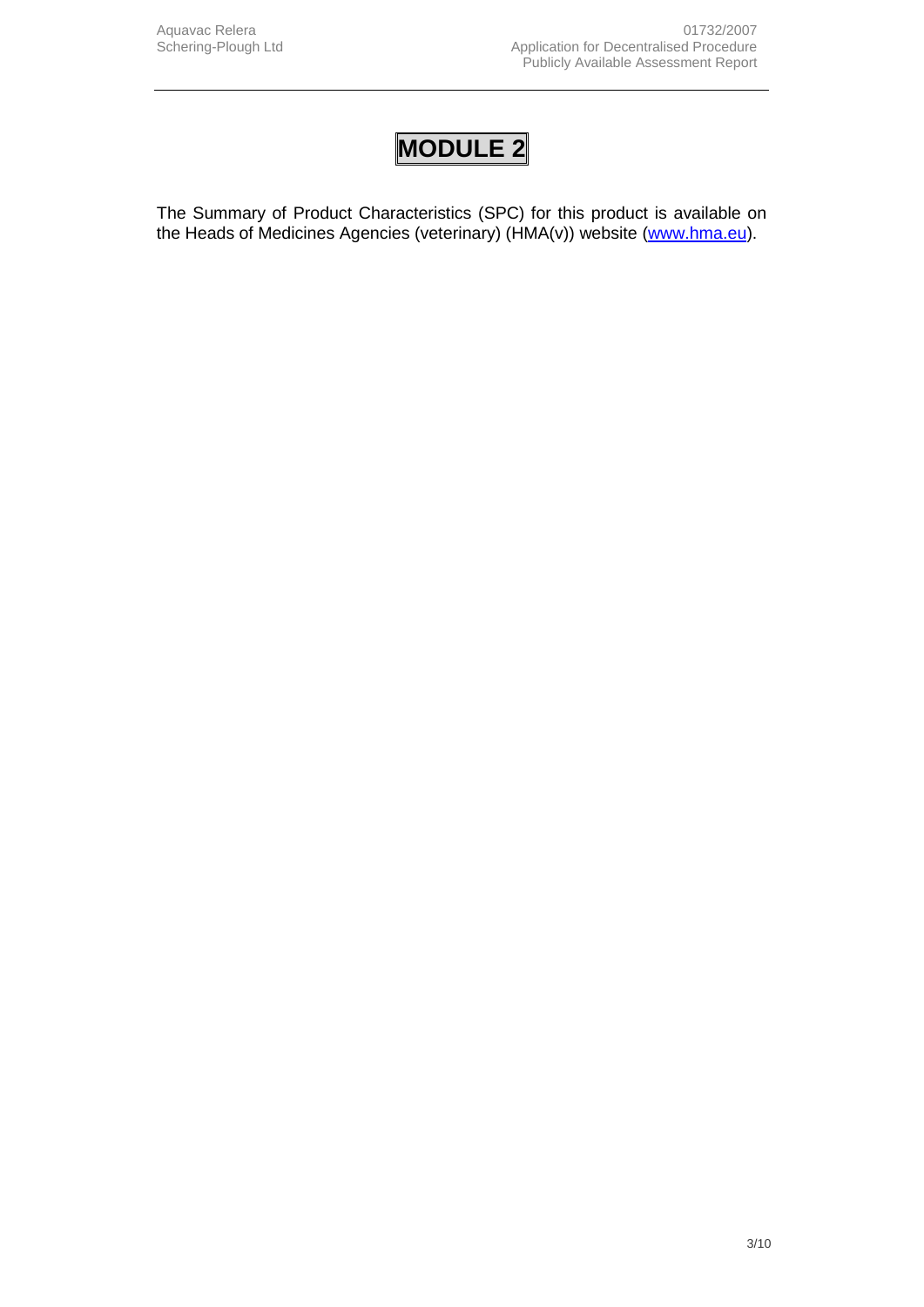# **PUBLIC ASSESSMENT REPORT**

| Legal basis of original<br>application                                       | Decentralised application in accordance with<br>Article 12 of Directive 2001/82/EC as amended.                                  |
|------------------------------------------------------------------------------|---------------------------------------------------------------------------------------------------------------------------------|
| Date of completion of the<br>original decentralised<br>procedure             | $15th$ June 2009                                                                                                                |
| Date product first authorised<br>in the Reference Member<br>State (MRP only) | Not applicable                                                                                                                  |
| <b>Concerned Member States for</b><br>original procedure                     | Austria, Czech Republic, Denmark, Finland,<br>France, Germany, Ireland, Italy,<br>Norway,<br>Poland, Slovakia, Slovenia, Spain. |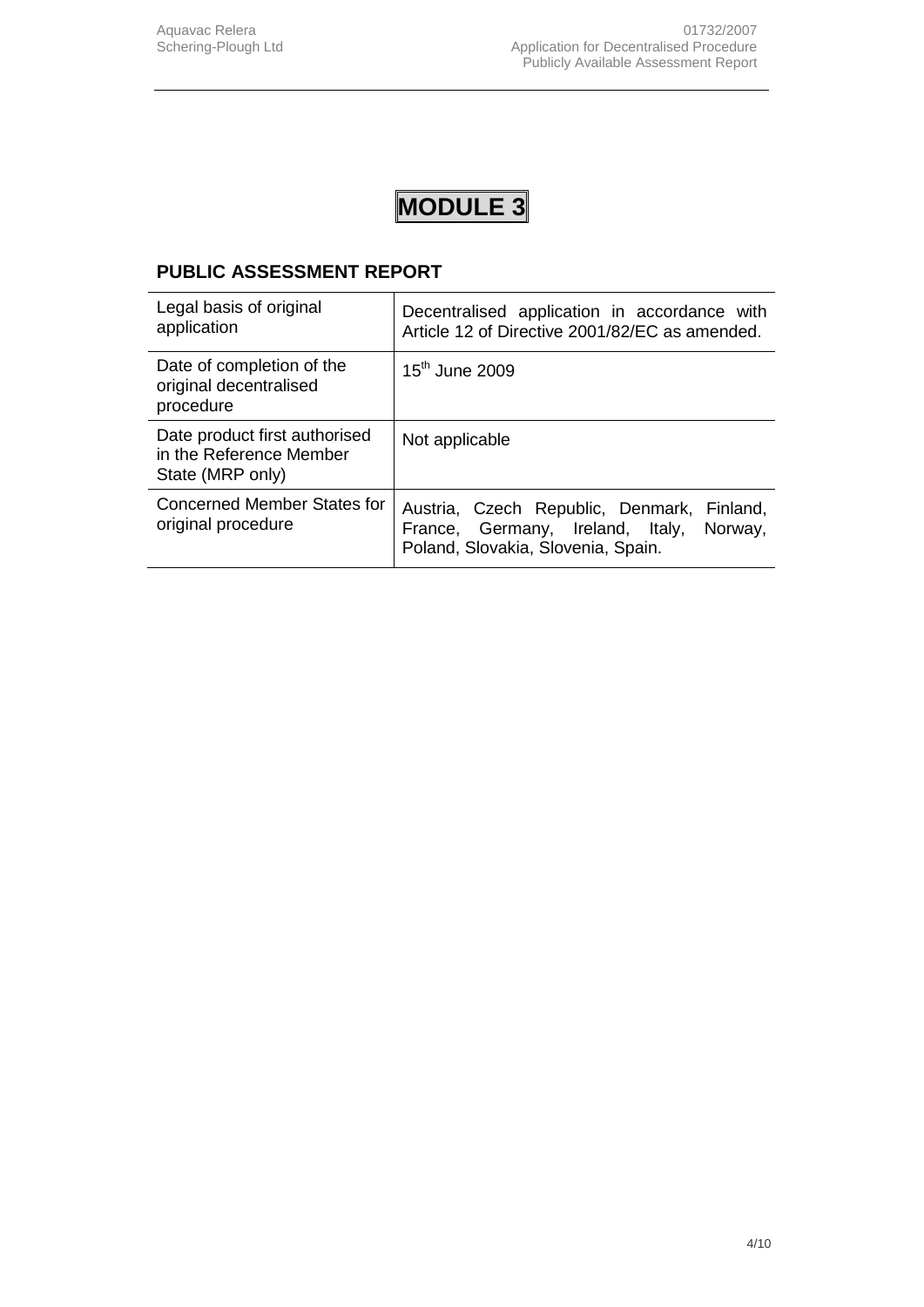### I. SCIENTIFIC OVERVIEW

The bacterium *Yersinia Ruckeri* causes Enteric Redmouth disease seen principally in rainbow trout. Hagerman Type 1 is the most common and virulent strain of *Yersinia Ruckeri*, and vaccines based on Type 1 strains appear to be protective against other serotypes. However a new biotype, EX5, has caused problems for fish producers as the Hagerman strain is not cross-protective. Schering-Plough currently hold a Marketing Authorisation for a monovalent vaccine containing Hagerman Type 1 antigens, (Aquavac ERM). Aquavac Relera contains both Hagerman Type 1 and EX5 antigens in order to combat both strains of *Yersinia Ruckeri*.

The product is produced and controlled using validated methods and tests which ensure the consistency of the product released on the market.

It has been shown that the product can be safely used in the target species; the slight reactions observed are reflected in the SPC.

The product is safe for the user, the consumer of foodstuffs from treated animals and for the environment, when used as recommended. Suitable warnings and precautions are indicated in the SPC.

The efficacy of the product was demonstrated according to the claims made in the SPC.

The overall risk/benefit analysis is in favour of granting a marketing authorisation.

- II. QUALITY ASPECTS
- A. Composition

The product contains inactivated cells of *Yersinia ruckeri* (Hagerman type 1 strain), and inactivated cells of *Yersinia ruckeri* (EX5 biotype strain) at 5 x 10<sup>9</sup> cfu/ml (pre-inactivation), with residual formaldehyde and saline as excipients. The container is a high-density polyethylene bottle closed with red bromobutyl stoppers and sealed with aluminium crimped strips. The product, (1 litre), is diluted 1/10 with clean and adequately oxygenated hatchery water. Aquavac Relera may also be delivered to fish undiluted as a booster vaccine, (0.1ml/fish), subsequent to initial immersion treatment. For booster injection, the vaccine must be administered using a hand-held or automatic multi-dose injection applicator that prevents flush-back. The product is administered by intraperitoneal injection in the ventral area to fish anaesthetised by a suitable method. The particulars of the containers and controls performed are provided and conform to the regulation.

The choice of the vaccine strain, inactivating agent, and the absence of preservative are justified.

The inactivation process and the detection limit of the control of inactivation are correctly validated.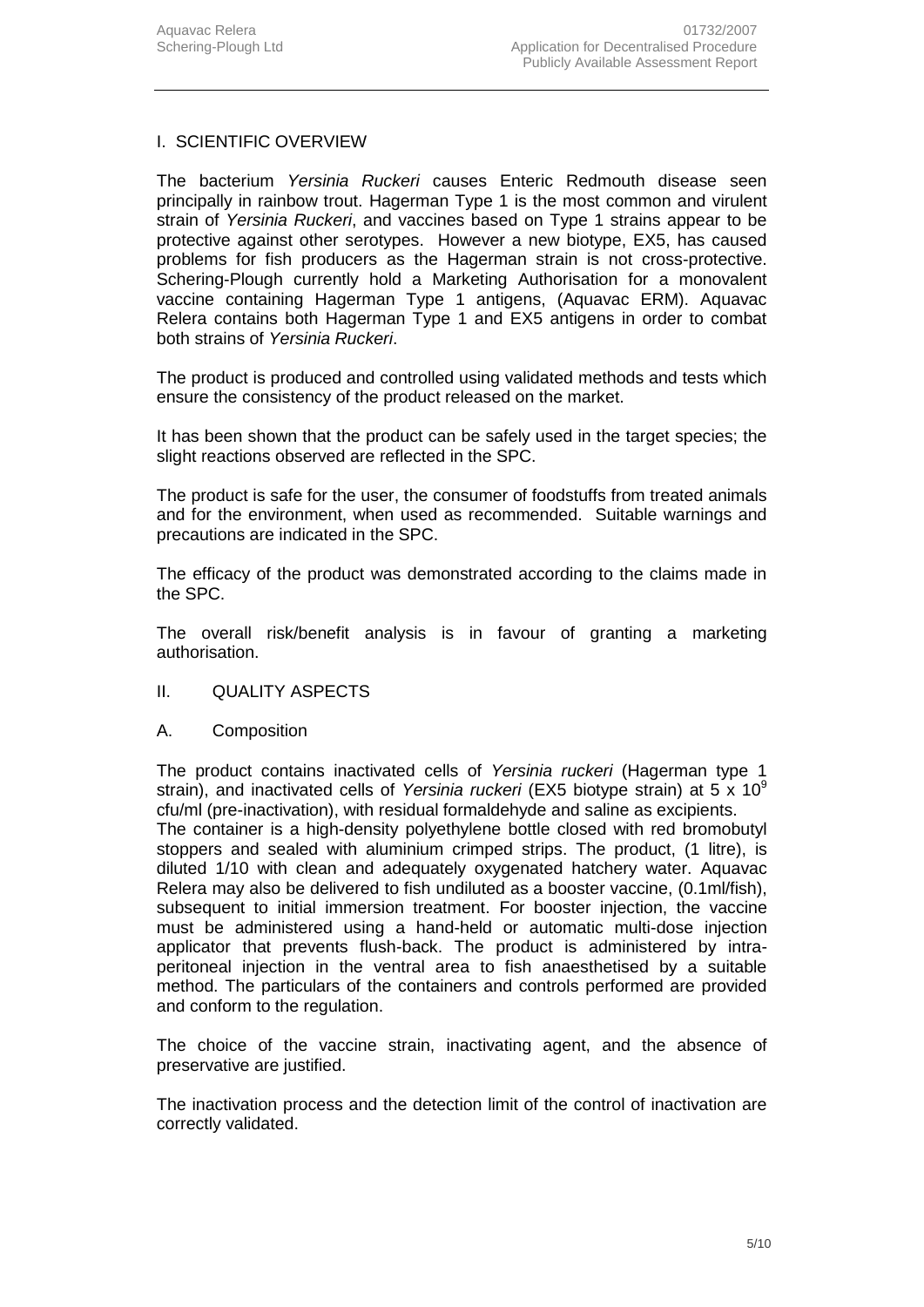The product is a novel pharmaceutical form and its development is adequately described in accordance with the relevant European guidelines. There is no monograph for ERM, and therefore standard texts apply. Where appropriate, the monograph for Vibriosis vaccines has been used as an exemplar.

# B. Method of Preparation of the Product

The product is manufactured fully in accordance with the principles of good manufacturing practice from a licensed manufacturing site*.*

The product is manufactured in accordance with the European Pharmacopoeia and relevant European guidelines.

C. Control of Starting Materials

The active substances are inactivated cells of *Yersinia ruckeri* Hagerman type 1 strain, and inactivated cells of *Yersinia ruckeri* EX5 biotype strain. These established substances are not described in the European/British Veterinary Pharmacopoeia. The active substances are manufactured in accordance with the principles of good manufacturing practice.

Starting materials of non-biological origin used in production comply with the European Pharmacopoeia (Ph.Eur) and the United States Pharmacopeia (U.S.P).

The bacterial master seeds and working seeds have been produced according to the Seed Lot System as described in the relevant guideline.

D. Specific Measures concerning the Prevention of the Transmission of Animal Spongiform Encephalopathies

Scientific data and/or certificates of suitability issued by the EDQM have been provided and compliance with the Note for Guidance on Minimising the Risk of Transmitting Animal Spongiform Encephalopathy Agents via Human and Veterinary Medicinal Products has been satisfactorily demonstrated.

E. Control tests during production

The tests performed during production are described and the results of 3 consecutive runs, conforming to the specifications, are provided.

F. Control Tests on the Finished Product

The tests performed on the final product conform to the relevant requirements; any deviation from these requirements is justified. Tests were performed for appearance, inactivation, sterility, volume of contents, target species safety and potency.

The demonstration of batch to batch consistency is based on the results of 3 batches produced according to the method described in the dossier. Other supportive data provided confirm the consistency of the production process.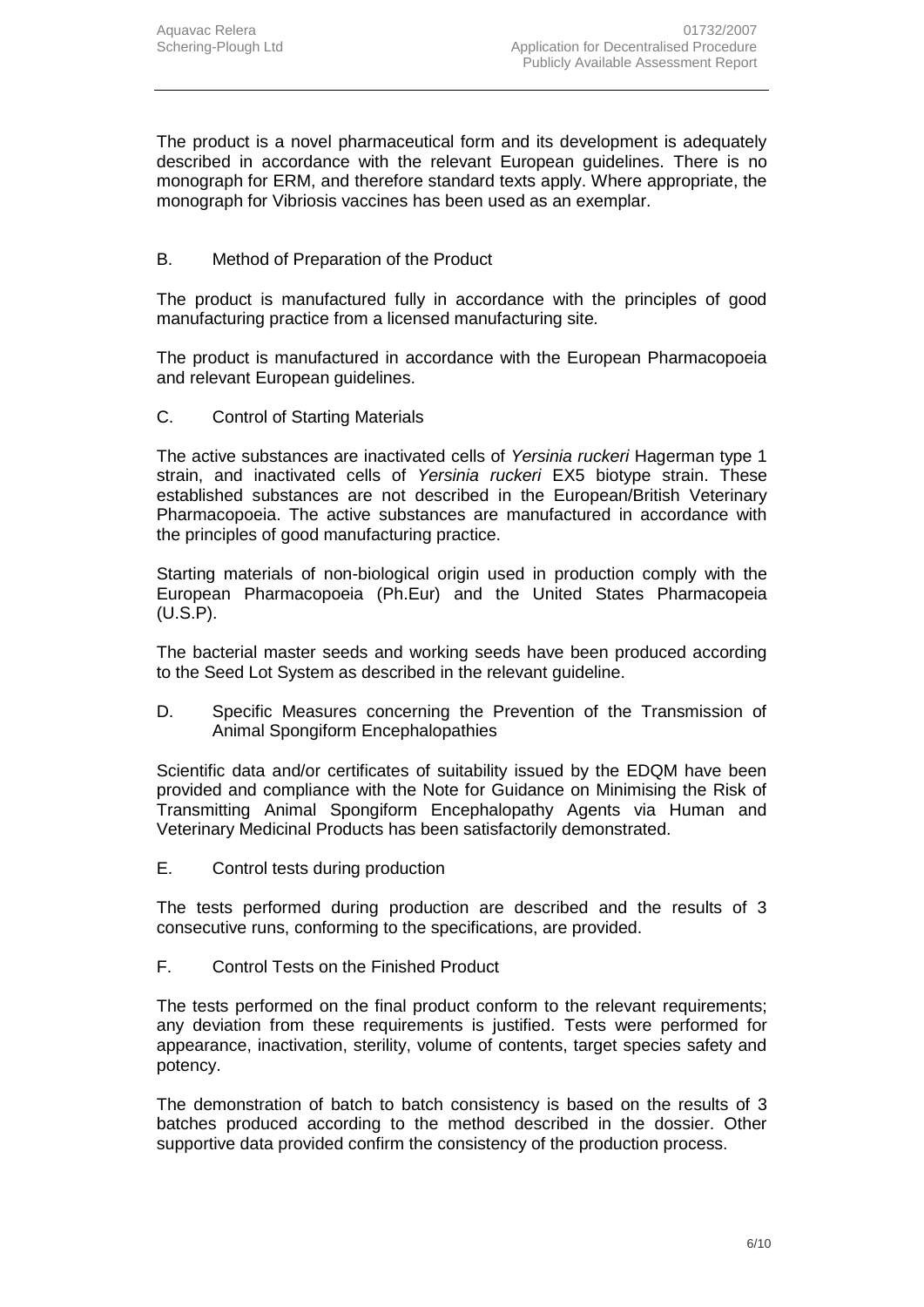### G. Stability

The active substance is fully tested to ensure compliance with its specification immediately prior to its use in manufacture of the product.

Stability data on the finished product have been provided in accordance with applicable European guidelines, demonstrating the stability of the product throughout its shelf life when stored under the approved conditions.

The in-use shelf-life of the reconstituted vaccine is supported by the data provided. Shelf life for this product is designated as being 2 years as packaged for sale, and vaccine intended for booster injection should be used within 5 hours of broaching the vial.

#### H. Genetically Modified Organisms

Not applicable.

#### J. Other Information

On primary vaccination by immersion, the fish must be at least 5g in weight. Fish receiving booster injection must be at least 12g in size. The product is not to be frozen and is to be protected from light.

#### III. SAFETY ASSESSMENT

#### Laboratory trials

The safety of the administration of one dose, an overdose and the repeated administration of one dose in the target animal were demonstrated in laboratory trials. The investigation was performed according to the recommendations of Directive 2001/82/EC as amended and the relevant guidelines. The safety of Aquavac Relera for use in fish, for both the immersion and injection routes was established. All test parameters remained the same for all fish for all tests.

Only healthy fish should be vaccinated, and vaccination should not be performed where the water temperature is below 12 $\degree$ C. Administration of the product by injection may cause a very slight adhesion (Speilberg score 1), at the site of injection. These lesions may persist for several weeks, but are normally not observed after 3 months.

The product is not to be administered to broodstock fish, or fish intended as brood stock. In addition, no information is available on safety and efficacy when Aquavac Relera is used with other veterinary medicinal products. Therefore, any decision to use this product before or after other products must be made on a case by case basis.

The vaccine is inactivated and thus the specific tests to be performed for live vaccines are not applicable.

Residual traces of formaldehyde are contained in the product. Such traces are classified in Annex II of the EU Council Regulation 2377/90 (Regulation 2765/95). Based on this information, no withdrawal period is proposed.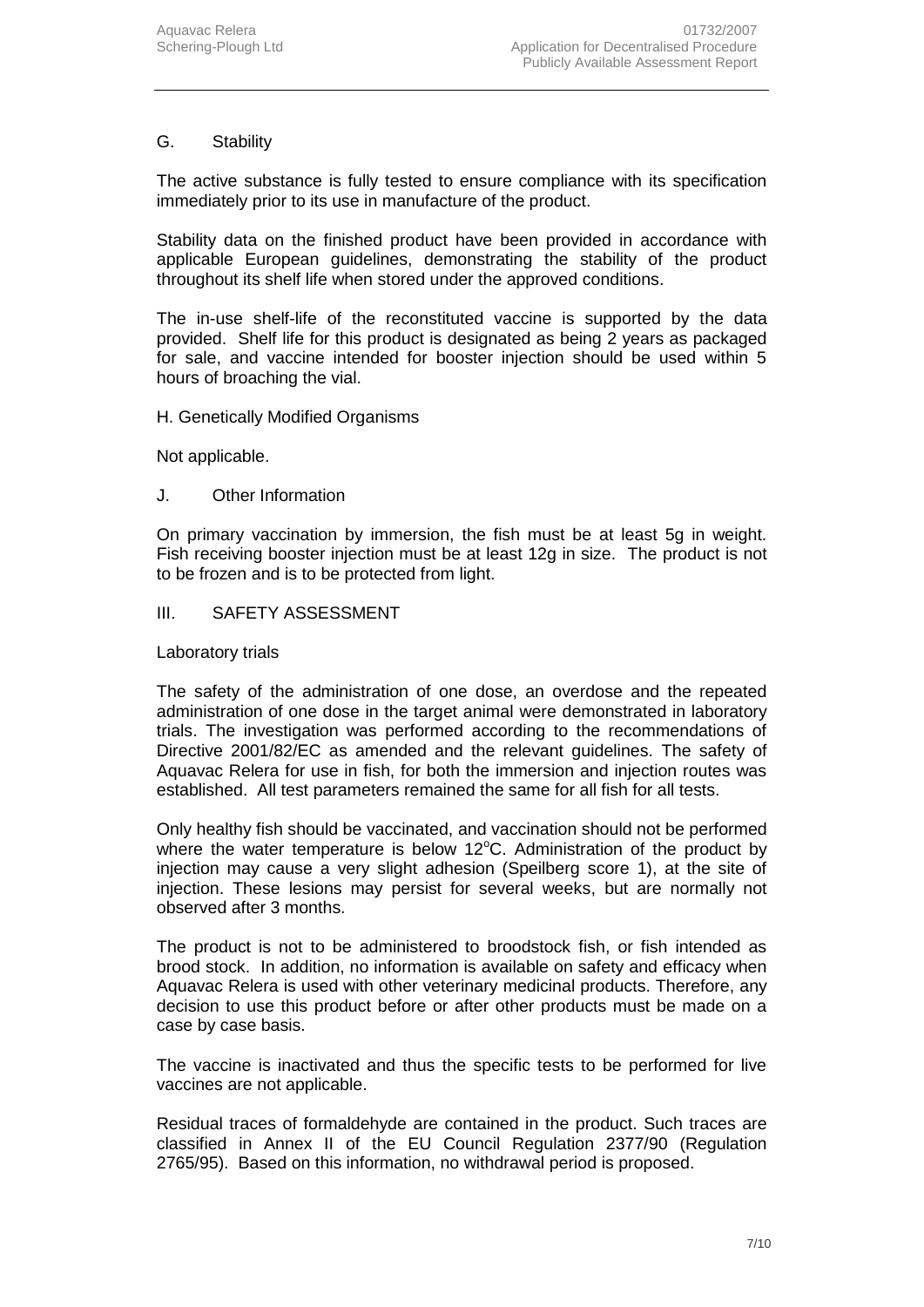#### Field studies

Two studies were performed to assess the safety and efficacy of the product when used diluted in a tank of fish and as an injection. Minor lesions were observed when the product was given by injection, but these were not considered significant.

Acceptable data was provided which demonstrated that the product was safe for use.

#### **Ecotoxicity**

The applicant provided a first phase environmental risk assessment in compliance with the relevant guideline which showed that no further assessment was required. Warnings and precautions as listed on the product literature are adequate to ensure safety to the environment when the product is used as directed. The vaccine is an inactivated bacterial vaccine containing no adjuvant; therefore the components present no risk. Residual levels of formaldehyde remaining in the product from the inactivation procedure are acceptable.

### IV CLINICAL ASSESSMENT (EFFICACY)

Clinical Studies

### *Laboratory Trials*

Laboratory studies were carried out on the target species, rainbow trout. Fish were sourced from a hatchery that is seronagative for antibodies against *Yersinia ruckeri*. Tests to confirm seronegative status were performed on a sample of fish where they were of appropriate size, all results were negative. Each batch of vaccine used in the tests was produced and controlled according to specified Quality Standards. For all holding and vaccination of fish, procedures were carried out at  $12^{\circ}$ C ±0.5°C.

1. Both vaccine strains used in Aquavac Relera were tested with regard to efficacy against susceptible and EX5 resistant strains of ERM when given by immersion. This was in order to determine the most effective vaccine formulation for the product. A constant amount of Hagerman antigen was used against a varying amount of EX5 antigen. The product was diluted at 1:10 final concentration for delivery to fish and they were immersed in the product for 30 seconds. Three batches of vaccine were tested, and there were 60 fish in each test group, including a negative control group which received no vaccine.

30 fish from each group were challenged with virulent culture at 28 days postvaccination in order to test the effectiveness of the product. The best formulation produced clinically acceptable relative percentage survival (RPS) values of 85% and 93% in two comparable studies for the EX5 biotype. Immunity to Hagerman Type 1 (RPS value) was previously established for Aquavac ERM, there was therefore no requirement for varying amounts of this antigen to be tested. Vaccine formulation data were elucidated from the results.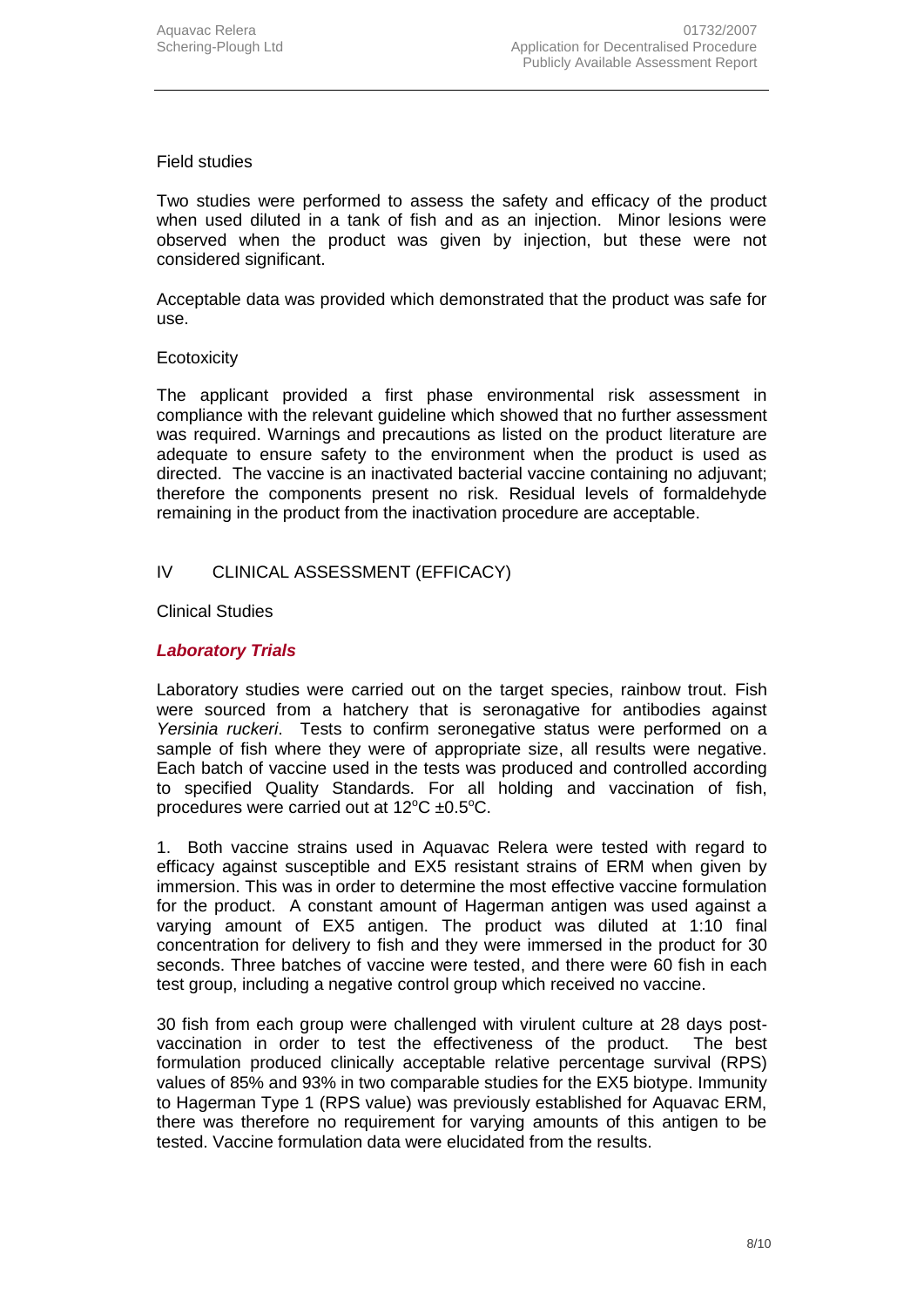2. 3 groups of 30 fish per day were tested with Aquavac Relera over 7, 14 and 28 days, for responses to both virulent challenge cultures. This was done in order to assess the onset of immunity to ERM via the immersion route. The 3 groups comprised one group receiving a full dose of vaccine, one group receiving half the full dose, and a final group receiving no vaccine, (negative control). For the immersion route, onset of immunity was designated as being 336 degree days, (28 days). Use of the product produced clinically acceptable RPS values of 89% for Hagerman Type 1 and 97% for EX5 strains at this endpoint.

3. The duration of immunity provided by Aquavac Relera via the immersion route was tested using full dose, half dose and negative control. 3 groups of 30 fish per group were challenged with both virulent cultures at 3 months and 6 months post-immunisation. Duration of immunity was designated as being 205 days (6 months) at 12°C for the Hagerman type 1 strain, and 133 days (4 months) at 12°C for the EX5 biotype strain. The protection against the EX5 biotype was found to wane during the indicated period. RPS values were clinically acceptable for both vaccine strains.

4. In order to identify the time required for the development of immunity for booster injection, 30 fish in one full dose group and 30 fish in one negative control group were challenged with both virulent cultures at 21 and 28 days postinoculation. Immunity was established and was not studied beyond 28 days. RPS values were acceptable.

#### *Field Trials*

The applicant has conducted field studies which demonstrate that use of Aquavac Relera (primarily via the immersion route and as a booster vaccine if required), is effective against ERM.

Fish were divided into 3 batches, consisting of two groups each. One group was exposed to Aquavac Relera, and one to the monovalent (Hagerman type 1 only) control vaccine, Aquavac ERM. 186,139 fish were vaccinated by immersion in Aquavac Relera, and 137,820 fish were vaccinated with the monovalent vaccine. Both Vaccines were used at a final concentration of 1:10. The fish were vaccinated at a hatchery, and then transported 14-15 days post-vaccination to a farm. Observations were made on a regular basis, and at 5 time points, after which 30 fish were bacteriologically analysed. Data was supportive of laboratory testing showing that Aquavac Relera was effective in treating ERM via the immersion route. The product is also permitted to be used as a booster injection. RPS values were clinically acceptable.

#### V OVERALL CONCLUSION AND BENEFIT– RISK ASSESSMENT

The data submitted in the dossier demonstrate that when the product is used in accordance with the Summary of Product Characteristics, the risk benefit profile for the target species is favourable and the quality and safety of the product for humans and the environment is acceptable.